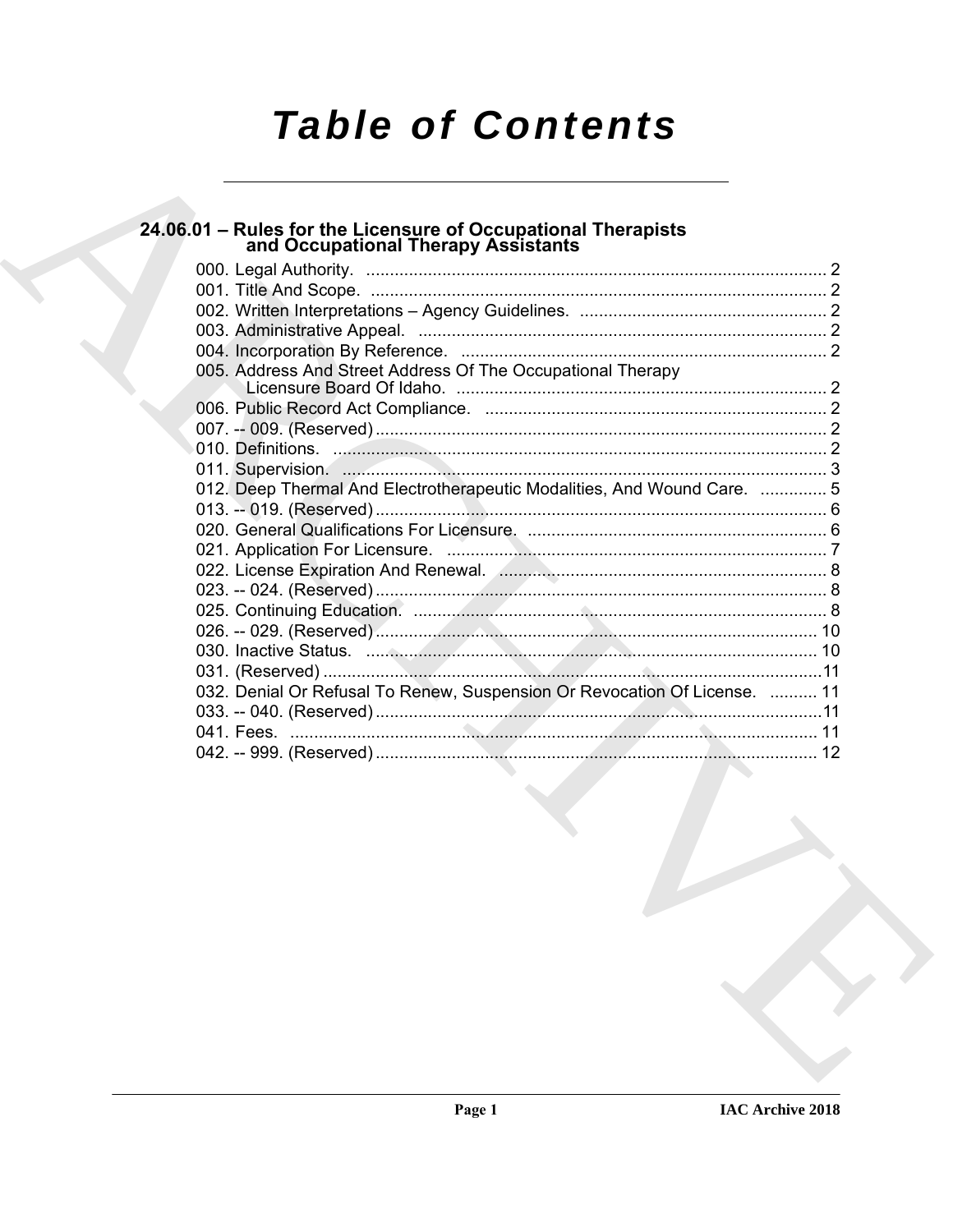#### **IDAPA 24 TITLE 06 CHAPTER 01**

## **24.06.01 – RULES FOR THE LICENSURE OF OCCUPATIONAL THERAPISTS AND OCCUPATIONAL THERAPY ASSISTANTS**

### <span id="page-1-20"></span><span id="page-1-1"></span><span id="page-1-0"></span>**000. LEGAL AUTHORITY.**

Pursuant to Section 54-3717(2), Idaho Code, the Occupational Therapy Licensure Board of Idaho is authorized to promulgate rules that implement the provisions of Chapter 37, Title 54, Idaho Code. (3-29-10)

#### <span id="page-1-22"></span><span id="page-1-2"></span>**001. TITLE AND SCOPE.**

These rules shall be cited as IDAPA 24.06.01, "Rules for the Licensure of Occupational Therapists and Occupational Therapy Assistants." (7-1-93)

#### <span id="page-1-23"></span><span id="page-1-3"></span>**002. WRITTEN INTERPRETATIONS – AGENCY GUIDELINES.**

Written interpretations of these rules in the form of explanatory comments accompanying the notice of proposed rulemaking that originally proposed the rules and review of comments submitted in the rulemaking process in the adoption of these rules are available for review and copying at cost from the Bureau of Occupational Licenses, 1109<br>Main Street, Suite 220, Box 83720, Boise, Idaho 83702-0063. (3-29-10) Main Street, Suite 220, Box 83720, Boise, Idaho 83702-0063.

### <span id="page-1-11"></span><span id="page-1-4"></span>**003. ADMINISTRATIVE APPEAL.**

All contested cases shall be governed by the provisions of IDAPA 04.11.01, "Idaho Rules of Administrative Procedure of the Attorney General," and the Administrative Procedure Act, Title 67, Chapter 52, Idaho Code.

<span id="page-1-19"></span> $(4-2-03)$ 

#### <span id="page-1-5"></span>**004. INCORPORATION BY REFERENCE.**

There are no documents incorporated by reference into this rule. (3-25-16)

### <span id="page-1-10"></span><span id="page-1-6"></span>**005. ADDRESS AND STREET ADDRESS OF THE OCCUPATIONAL THERAPY LICENSURE BOARD OF IDAHO.**

**CHAPTER 01**<br> **CHAPTER ON THE LAND COLUMPIONER CONSUMERATIONS.** THERMPHONE THE CAPITOR<br> **ARC[HI](http://www.ibol.idaho.gov)VE CONSUMERATION ALTERNATY ASSISS TANTS**<br> **CHAPTER ON THE AND SCOPE CONSUMERATION ALTERNATY ASSISS TANTS**<br> **CHAPTER ON THE AND** The office of the Occupational Therapy Licensure Board of Idaho is located within the Bureau of Occupational Licenses, 700 W. State Street, Boise, Idaho 83702. The Bureau is open between the hours of 8:00 a.m. and 5:00 p.m. each day except Saturdays, Sundays and holidays. The telephone number of the Board is (208) 334-3233. The Board's fax number is (208) 334-3945. The Board's fax number is (208) 334-3945. The Board's e-mail address is oct@ibol.idaho.gov. The Board's official website is http://www.ibol.idaho.gov. (3-29-10)

#### <span id="page-1-21"></span><span id="page-1-7"></span>**006. PUBLIC RECORD ACT COMPLIANCE.**

These rules have been promulgated according to the provisions of Title 67, Chapter 52, Idaho Code and are public records.  $(4-2-03)$ 

#### <span id="page-1-8"></span>**007. -- 009. (RESERVED)**

#### <span id="page-1-9"></span>**010. DEFINITIONS.**

<span id="page-1-14"></span><span id="page-1-13"></span><span id="page-1-12"></span>

| 01. | <b>Association.</b> The Idaho Occupational Therapy Association.  | $(1-5-88)$ |
|-----|------------------------------------------------------------------|------------|
| 02. | <b>Board.</b> The Occupational Therapy Licensure Board of Idaho. | $(1-5-88)$ |
|     |                                                                  |            |

<span id="page-1-17"></span><span id="page-1-15"></span>**03. Bureau**. The Idaho Bureau of Occupational Licenses. (7-1-09)

**04. Occupational Therapy**. The care and services provided by or under the direction and supervision of an occupational therapist.  $(3-29-10)$ 

<span id="page-1-18"></span><span id="page-1-16"></span>**05. Occupational Therapist**. A person licensed to practice occupational therapy. (4-2-03)

**06. Occupational Therapy Assistant**. A person licensed to practice occupational therapy, and who works under the supervision of an occupational therapist. (3-29-10)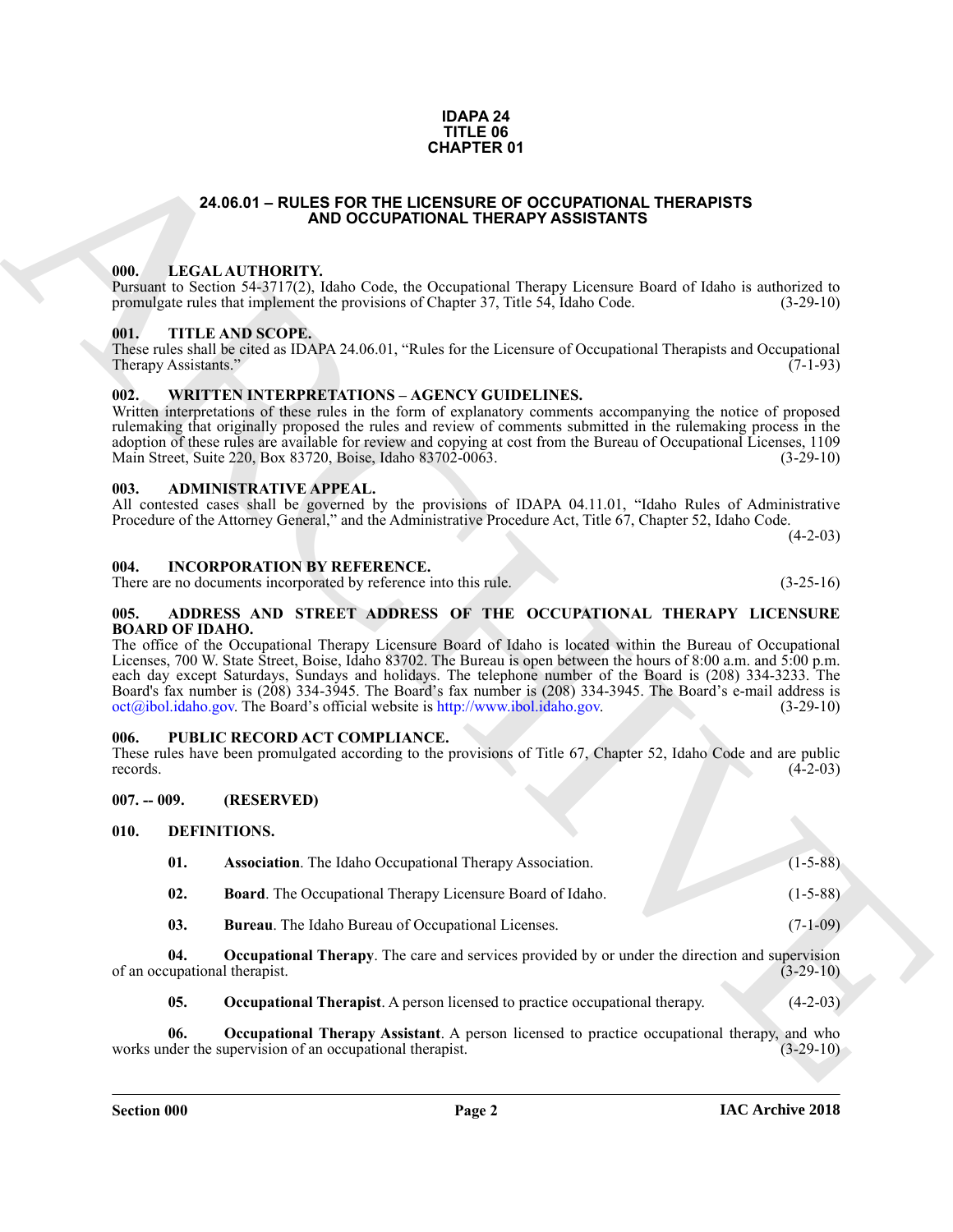<span id="page-2-3"></span>**07. Graduate Occupational Therapist**. A person who holds a certificate of graduation from an approved occupational therapy curriculum, who has submitted a completed application for certification by examination, and who may practice occupational therapy in association with and under the supervision of an occupational therapist and under authority of a Limited Permit. (3-29-10)

<span id="page-2-4"></span>**08. Graduate Occupational Therapy Assistant**. A person who holds a certificate of graduation from an approved occupational therapy assistant curriculum, has submitted a completed application for licensure by examination and is performing the duties of occupational therapy assistant in association with and under the supervision of an occupational therapist and under the authority of a Limited Permit. (3-29-10)

<span id="page-2-1"></span>**09. Aide in the Delivery of Occupational Therapy Services**. Also referred to in these rules as an "aide," is a person who is not licensed by the Board and who provides supportive services to occupational therapists and occupational therapy assistants. An aide shall function only under the guidance, responsibility and direct line of sight supervision of the licensed occupational therapist or an occupational therapy assistant who is appropriately supervised by an occupational therapist. The aide provides only specifically selected client related or non-client tasks for which the aide has been trained and has demonstrated competence. (3-29-10)

<span id="page-2-2"></span>**10. Good Standing**. The individual's license, certification, or registration is not currently suspended or revoked by any state regulatory entity. (3-29-10)

<span id="page-2-5"></span>**11. NBCOT**. The National Board for Certification in Occupational Therapy, Inc., is a not-for-profit ling agency that provides certification for the occupational therapy profession. (3-29-10) credentialing agency that provides certification for the occupational therapy profession.

### <span id="page-2-6"></span><span id="page-2-0"></span>**011. SUPERVISION.**

An occupational therapist shall supervise and be responsible for the patient care given by occupational therapy assistants, graduate occupational therapists, graduate occupational therapy assistants, student occupational therapists, student occupational therapy assistants, and aides. (3-29-10)

<span id="page-2-7"></span>**Skill Levels**. The following skill levels apply to occupational therapy assistants, graduate occupational therapists, graduate occupational therapy assistants, student occupational therapists, student occupational therapy assistants and aides:

**a.** Entry Level - Working on initial skill development (zero to one  $(0-1)$ ) year experience) or working in a new area of practice; (3-29-10)

**b.** Intermediate Level - Increased independence and mastery of basic roles and functions. Demonstrates ability to respond to new situations based on previous experience (generally one to five (1-5) years' experience); (3-29-10)

**c.** Advanced Level - Refinement of skills with the ability to understand complex issues and respond accordingly.  $(3-29-10)$  $\alpha$  accordingly.  $(3-29-10)$ 

<span id="page-2-8"></span>**02. Supervision Levels**. The following supervision levels apply to occupational therapy assistants, graduate occupational therapists, graduate occupational therapy assistants, student occupational therapists, student occupational therapy assistants and aides: (4-7-11)

**a.** Direct Line of Site Supervision - An occupational therapist or occupational therapy assistant must provide direct line of site supervision to an aide; (3-29-10)

Borrow of Comparison Reservoir and Hermita A proposes Monday Photograph and the proposes of Comparison Reservoir Comparison Reservoir Comparison Reservoir Comparison Reservoir Comparison Reservoir Comparison Reservoir Com **b.** Direct Supervision - Daily, direct contact at the site of work with the supervisor physically present at all times within the facility when the supervisee renders care and requires the supervisor to co-sign all documentation that is completed by the supervisee. This supervision is the minimal level of supervision required for students, for entry or intermediate level occupational therapy assistants applying deep thermal and electrotherapeutic modalities, and for advanced level occupational therapy assistants who apply such modalities while lacking the education and training required in Subsection 012.01 of these rules; (4-7-11) education and training required in Subsection 012.01 of these rules;

**c.** Close Supervision. The occupational therapist provides daily direction in developing the plan of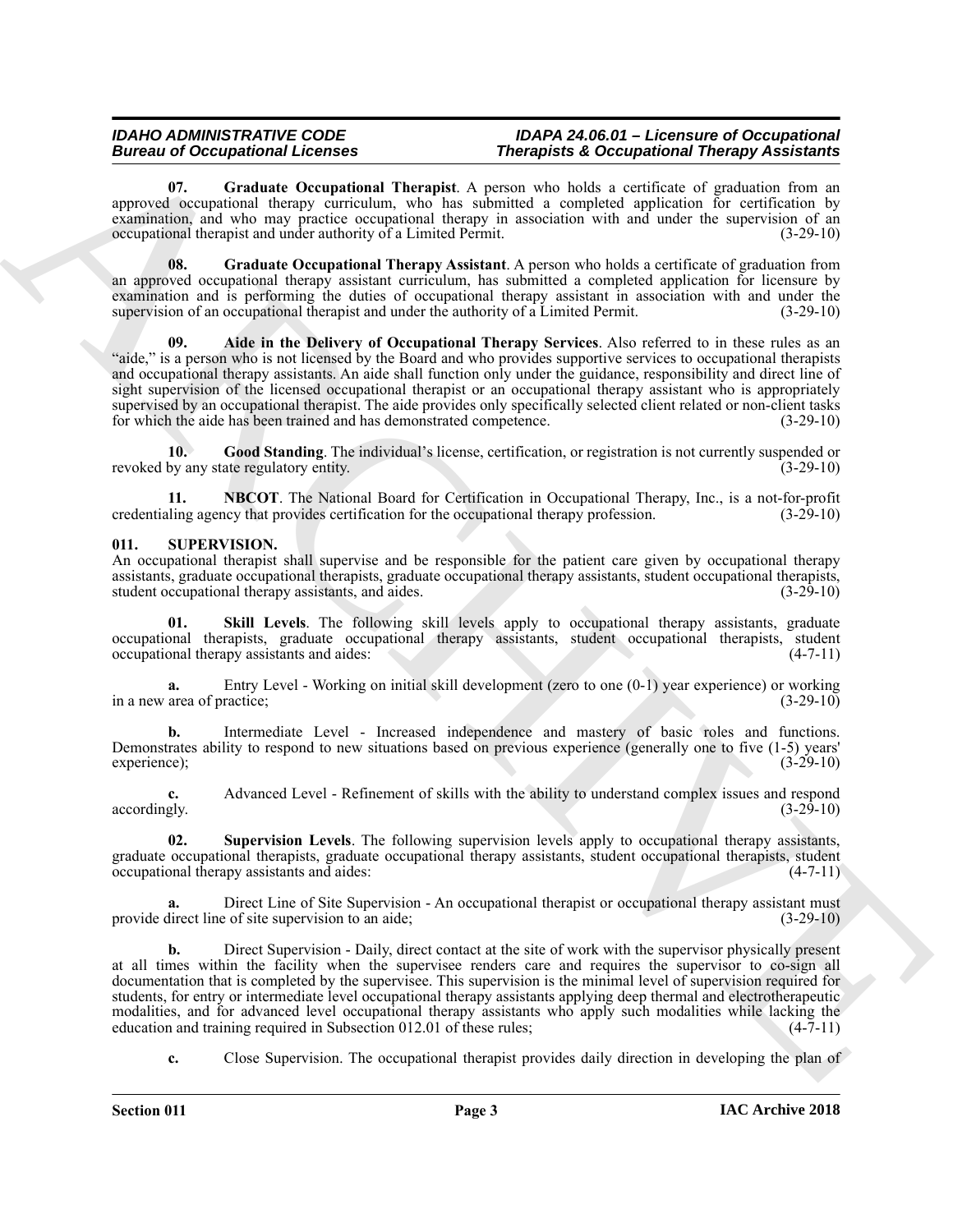treatment and inspects on-site the actual implementation of the plan at least every two (2) weeks. This supervision is the minimal level of supervision required for entry level occupational therapy assistants and graduate occupational therapy assistants. (4-4-13) therapy assistants;

**d.** Routine Supervision - Requires direct contact at least every two (2) weeks at the site of work, with interim supervision occurring by other methods, such as by telephone or written communication. This supervision is the minimal level of supervision required for graduate occupational therapists and intermediate level occupational therapy assistant. It also is the minimum level of supervision required for advanced level occupational therapy assistants applying deep thermal and electrotherapeutic modalities while possessing the education and training specified in Subsection  $\overline{012.01}$  of these rules; (4-7-11)

<span id="page-3-2"></span>**e.** General Supervision - Initial direction and periodic review of the following: service delivery, update of treatment plans, and treatment outcomes. The supervisor need not at all times be present at the premises where the occupational therapy assistant is performing the professional services. However, not less than monthly direct contact must be provided, with supervision available as needed by other methods. This supervision is the minimal level of supervision required for an intermediate to advanced occupational therapy assistant. (3-29-10)

Between 20 Comparison in Leasing states of the proposition of the proposition of the proposition of the system of the system of the system of the system of the system of the system of the system of the system of the syste **03. Supervision Ratios**. An occupational therapist may supervise up to three (3) full-time occupational therapy assistants, but never more than two (2) entry level occupational therapy assistants. The total number of supervised occupational therapy assistants, non-licensed occupational therapy personnel (including any graduate occupational therapists, graduate occupational therapy assistants, student occupational therapy, student occupational therapy assistants, and aides), and occupational therapists in training to provide deep thermal, electrotherapeutic modalities and wound care may not exceed five (5) without prior Board approval. The Board may permit the supervision of a greater number by an occupational therapist if, in the Board's opinion, there would be adequate supervision and the public's health and safety would be served. It is the supervising occupational therapist's responsibility to notify the Board of any circumstances requiring approval of a greater number and to submit a written plan for resolution of the situation. (4-7-11)

<span id="page-3-1"></span>**Record Keeping**. The occupational therapy assistant, graduate occupational therapist, and graduate occupational therapy assistant must maintain on file at the job site signed documentation reflecting supervision activities. This supervision documentation must contain the following: date of supervision, means of communication, and information discussed. Both the supervising occupational therapist and the person being supervised must sign each entry. (4-7-11)

<span id="page-3-0"></span>**05. Occupational Therapy Assistants**. Occupational Therapy Assistants may deliver occupational therapy services under the supervision of occupational therapists as follows. The occupational therapy assistant:

(3-29-10)

**a.** May only select, implement, and modify therapeutic activities and interventions that are consistent with client goals, the requirements of the practice setting, and the occupational therapy assistant's demonstrated competency levels; (3-29-10)

**b.** Must not initiate a treatment program until the occupational therapist has evaluated the client and planned treatment for the client, or discharge the client from a treatment program without supervision from the occupational therapist; (3-29-10)

**c.** Must not perform an evaluation, but may contribute to the evaluation process with the supervision of the occupational therapist; (3-29-10)

May participate in the screening process by collecting data, such as records, by general observation and by conducting a general interview, and may communicate the information gathered to the occupational therapist;  $(3-29-10)$ 

May track the need for reassessment, report changes in status that might warrant reassessment or nister the reassessment under the supervision of the occupational therapist; (3-29-10) referral, and administer the reassessment under the supervision of the occupational therapist;

**f.** Must immediately discontinue any specific treatment procedure which appears harmful to the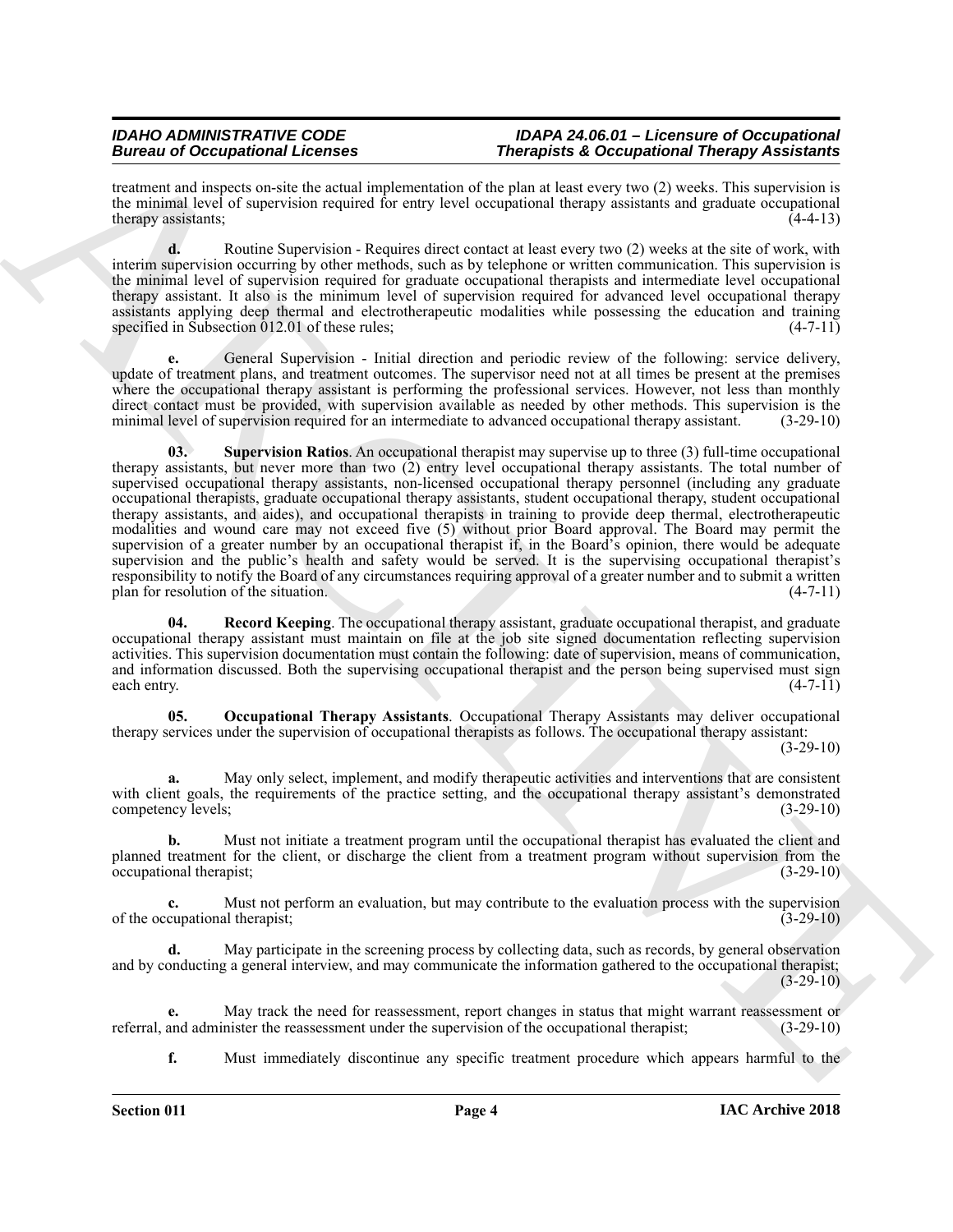client, and so notify the occupational therapist; (3-29-10)

Is responsible for knowing about the client's targeted occupational therapy outcomes and for tion and documentation related to outcome achievement: (3-29-10) providing information and documentation related to outcome achievement;

<span id="page-4-3"></span>**h.** May implement outcome measurements and provide needed client discharge resources.  $(3-29-10)$ 

Bureau of Occupational Licenses<br>
Since  $\eta$  and the state of the state of the state of the state of the state of the state of the state of the state of the state of the state of the state of the state of the state of the **06. Aides**. Aides do not provide skilled occupational therapy services. An aide is trained by an occupational therapist or an occupational therapy assistant to perform specifically delegated tasks. The occupational therapist is responsible for the overall use and actions of the aide. An aide first must demonstrate competency to be able to perform the assigned, delegated client and non-client tasks. The occupational therapist must oversee the development, documentation, and implementation of a plan to supervise and routinely assess the ability of the occupational therapy aide to carry out non-client and client-related tasks. The occupational therapy assistant may contribute to the development and documentation of this plan. An aide shall function only under the direct line of sight supervision of an occupational therapist or occupational therapy assistant. An aide may provide: (3-29-10)

**a.** Non-client-related tasks, including clerical and maintenance activities and preparation of the work area or equipment. (3-29-10)

**b.** Client-related, routine tasks during which the aide may interact with the client. The following conditions must exist when an occupational therapist or occupational therapy assistant delegates a selected client-<br>related task to the aide: (3-29-10) related task to the aide:

i. The outcome anticipated for the delegated task is predictable. (3-29-10)

ii. The client and environment are stable and will not require that judgment, interpretations, or adaptations be made by the aide. (3-29-10)  $(3-29-10)$ 

iii. The client has demonstrated some previous performance ability in executing the task. (3-29-10)

iv. The task routine and process have been clearly established. (3-29-10)

v. The aide has been trained and is able to demonstrate competency in carrying out the task and in using any necessary equipment. (3-29-10)

vi. The aide has been instructed on how to specifically carry out the delegated task with the specific client.  $(3-29-10)$ 

vii. The aide knows the precautions, signs, and symptoms for the particular client that would indicate to seek assistance from the occupational therapist or occupational therapy assistant. (3-29-10) the need to seek assistance from the occupational therapist or occupational therapy assistant.

**c.** The supervision of the aide needs to be documented for every client-related activity performed by an aide. Documentation must include information about frequency and methods of supervision used, the content of supervision, and the names and credentials of all persons participating in the supervisiony process. (3-29-10) supervision, and the names and credentials of all persons participating in the supervisory process.

# <span id="page-4-1"></span><span id="page-4-0"></span>**012. DEEP THERMAL AND ELECTROTHERAPEUTIC MODALITIES, AND WOUND CARE.**

<span id="page-4-2"></span>**01. Qualifications**. Except as provided in Subsection 012.02 of these rules, a person may not utilize occupational therapy techniques involving deep thermal, electrotherapeutic modalities or perform wound care management unless the person is licensed by the Board as an occupational therapist and certified by the Hand Therapy Commission. In lieu of being certified by the Hand Therapy Commission, the person must have obtained education and training as described in Paragraphs 012.01.a. through 012.01.c. of this rule. (4-7-11)

**a.** If the person utilizes techniques involving deep thermal, electrotherapeutic modalities, the person must have successfully completed three (3) continuing education units in the application of deep thermal and electrotherapeutic modalities, along with forty (40) hours of supervised, on-the-job or clinical internship or affiliation training pertaining to such modalities.  $(3-25-16)$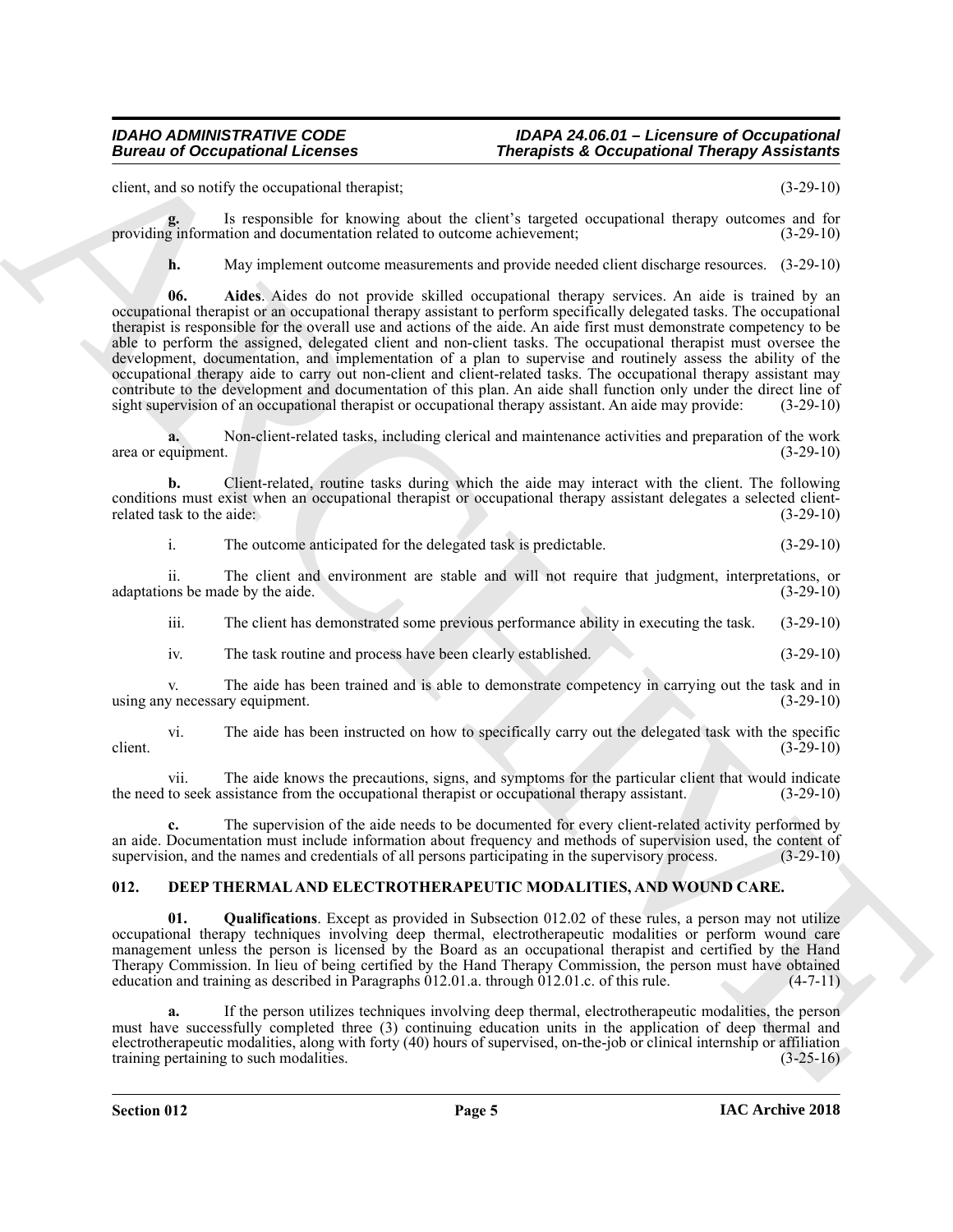**b.** If the person manages wound care, the person must have successfully completed one and one-half (1.5) continuing education units in wound care management, along with forty (40) hours of supervised, on-the-job or clinical internship or affiliation training pertaining to wound care management.

<span id="page-5-2"></span>**c.** If the person utilizes both deep thermal, electrotherapeutic modalities and manages wound care, the person's forty (40) hours of supervised, on-the-job or clinical internship or affiliation training may be obtained concurrently through the same forty (40) hours of supervised, on-the-job or clinical internship or affiliation, provided that such internship or training includes both the use of deep thermal, electrotherapeutic modalities and the management of wound care. (3-25-16)

Bureau of Occupational Leonies<br>
(A) Life procedure and service productions the system and how exceptional Theoretical System and the system of the system and how exceptional control or and order the system of the system a **02. Obtaining Education and Supervised Training**. A student occupational therapist, graduate occupational therapist, and an occupational therapist may utilize deep thermal, electrotherapeutic modalities or manage wound care while working towards obtaining the education and supervised training described in Section 012 of these rules. The supervisor must provide at least direct supervision to the student occupational therapist, and at least routine supervision to the graduate occupational therapist or occupational therapist. An occupational therapy assistant may apply deep thermal and electrotherapeutic modalities under routine supervision if the occupational therapy assistant has obtained an advanced level of skill as described in Subsection 011.01 of these rules and the education and training described in Subsection 012.01 of these rules. Otherwise, the occupational therapy assistant must work under direct supervision while applying such modalities. (4-7-11)

<span id="page-5-3"></span>**03. Supervised Training by Qualified Individual**. The supervised training described in Section 012 of these rules must be provided by an occupational therapist who is qualified as specified in this Subsection 012.01, or by another type of licensed health care practitioner whose education, training, and scope of practice enable the practitioner to competently supervise the person as to the modalities utilized and wound care management provided.

 $(4 - 7 - 11)$ 

### <span id="page-5-0"></span>**013. -- 019. (RESERVED)**

# <span id="page-5-4"></span><span id="page-5-1"></span>**020. GENERAL QUALIFICATIONS FOR LICENSURE.**

<span id="page-5-5"></span>**01. Applicant**. An applicant must be of good moral character. The Board may refuse licensure if it finds the applicant has engaged in conduct prohibited by Section 54-3713, Idaho Code; provided, the Board shall take into consideration the rehabilitation of the applicant and other mitigating circumstances. (3-29-10)

<span id="page-5-6"></span>**02. Education**. Each applicant shall provide evidence of successful completion of the academic requirements of an educational program in occupational therapy that is accredited by the American Occupational Therapy Association's Accreditation Council for Occupational Therapy Education (ACOTE), or by a predecessor or successor organization recognized by the United States Secretary of Education, the Council for Higher Education<br>(3-29-10) (3-29-10) Accreditation, or both.

**03. Experience**. Each applicant shall submit evidence of having successfully completed a period of supervised fieldwork experience acceptable to the board, which fieldwork shall be: (4-2-03)

<span id="page-5-8"></span><span id="page-5-7"></span>**a.** For an occupational therapist, a minimum of six (6) months of supervised fieldwork experience; or  $(4-2-03)$ 

**b.** For an occupational therapy assistant, a minimum of four (4) months of supervised fieldwork experience. (3-29-10) experience. (3-29-10)

**04. Examination**. Each applicant shall either pass an examination required by the Board or shall be entitled to apply for licensure by endorsement or limited permit. (1-5-88)

**a.** The written examination shall be the examination conducted by the National Board for Certification in Occupational Therapy, Inc. (NBCOT) and the passing score shall be the passing score established by the NBCOT.  $(4-2-03)$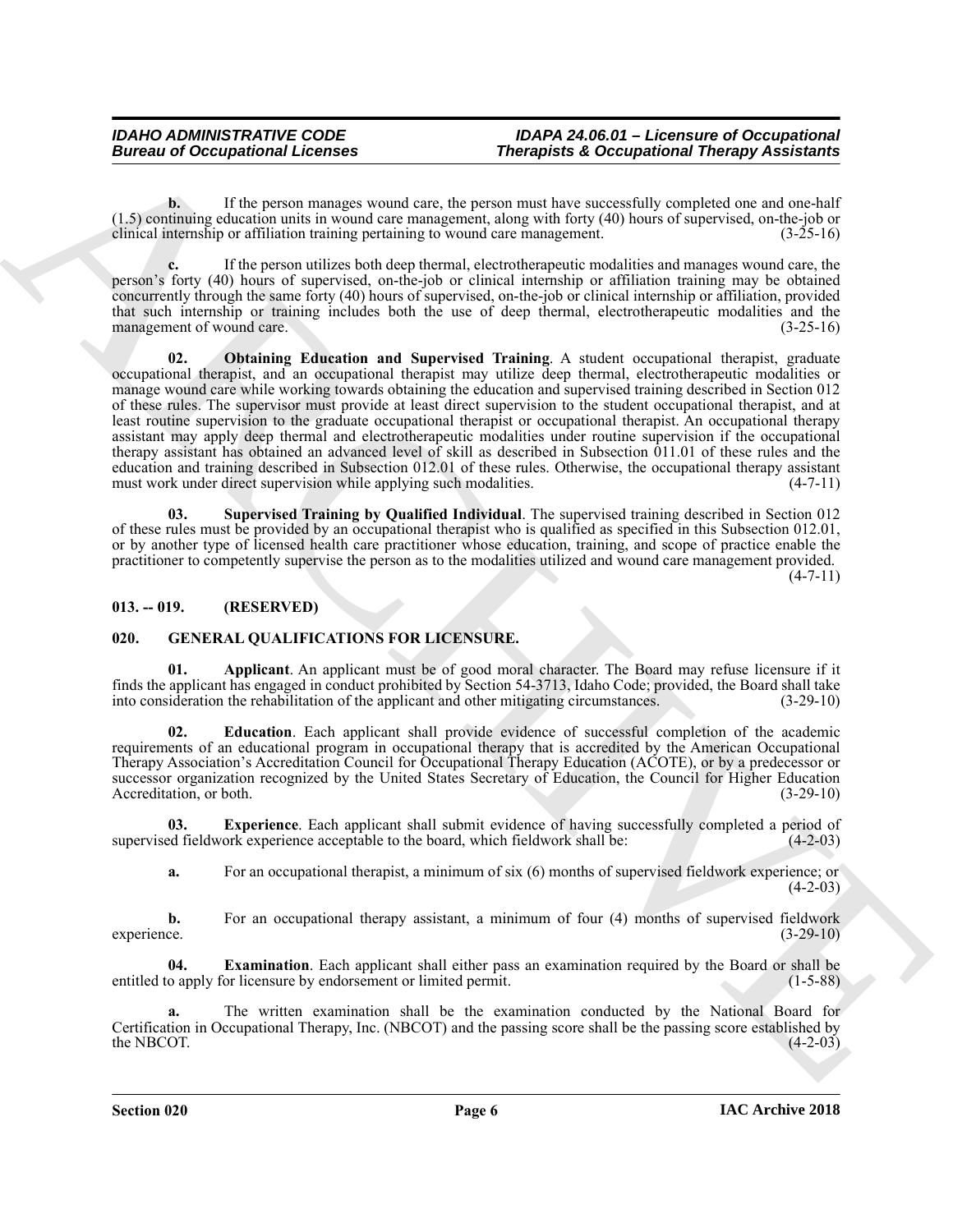An applicant for licensure by examination who fails to pass the examination on two (2) attempts v application as specified in Subsection 021.01. (3-29-10) must submit a new application as specified in Subsection 021.01.

<span id="page-6-6"></span><span id="page-6-5"></span>**05. Good Standing**. An applicant must be in good standing as defined in these rules. (3-29-10)

**06. Application Expiration**. An application upon which the applicant takes no further action will be no longer than one (1) year. held for no longer than one  $(1)$  year.

# <span id="page-6-1"></span><span id="page-6-0"></span>**021. APPLICATION FOR LICENSURE.**

<span id="page-6-3"></span>**01. Licensure by Examination**. Each applicant for licensure by examination shall submit a completed written application to the Board, on forms prescribed by the Board, together with the application fee. The application shall be verified and under oath and shall require the following information: (7-1-99) shall be verified and under oath and shall require the following information:

**a.** A certificate of graduation from an approved occupational therapy curriculum; or an approved occupational therapy assistant's curriculum accredited by the American Occupational Therapy Association's Accreditation Council for Occupational Therapy Education, or an accrediting agency recognized by the United States Secretary of Education, the Council for Higher Education Accreditation, or both; (4-2-03)

**b.** The disclosure of any criminal conviction or charges against the applicant other than minor traffic offenses; (1-5-88)

**c.** The disclosure of any disciplinary action against the applicant by any state professional regulatory agency or professional organization;  $(1-5-88)$ 

**d.** The disclosure of the issuance or denial of registration or licensure by any state or district regulatory body; (4-2-03)

**e.** Not less than two (2) certificates of recommendation from persons having personal knowledge of the applicant's character; (1-5-88) (1-5-88)

**f.** One (1), three by four inch  $(3'' \times 4'')$  or smaller unmounted photograph of the applicant's head and shoulders, taken not more than one (1) year before the application date; (3-29-10)

**g.** Such other information as deemed necessary for the Board to identify and evaluate the applicant's credentials; and (1-5-88)

<span id="page-6-2"></span>**h.** A copy of the application to write the qualifying exam and the date the examination is scheduled.

(1-5-88)

Bureau of Occupation of Lemonta by sometimes of Decemptional Theorem S. 2011 and the same location at the same location of the same location of the same location of the same location of the same location of the same locat **02. Licensure by Endorsement**. An applicant may be eligible for licensure without examination if he or she meets all of the other qualifications prescribed in Section 54-3709, Idaho Code, and also holds a current valid license or registration from some other state, territory or district of the United States, or certified by the National Board for Certification in Occupational Therapy providing they meet Idaho standards and are equivalent to the requirements for licensure pursuant to these rules. (3-29-10)

Each applicant for licensure by endorsement shall submit a completed written application to the Board on forms prescribed by the Board, together with the application fee. The application shall be verified, under oath, and contain the specific information in Subsection 021.01.a. through 021.01.g. of these rules. (3-29-10)

<span id="page-6-4"></span>**b.** Proof of such licensure or registration shall be verified in a manner acceptable to the Board.

 $(1-5-88)$ 

**03. Limited Permit**. The Board may issue a Limited Permit to a graduate occupational therapist or graduate occupational therapy assistant who meets the requirements set forth by Sections 54-3706(1) and 54-3706(2), Idaho Code, who has not yet passed the examination as required in Paragraph 020.04.a. of these rules. (3-29-10)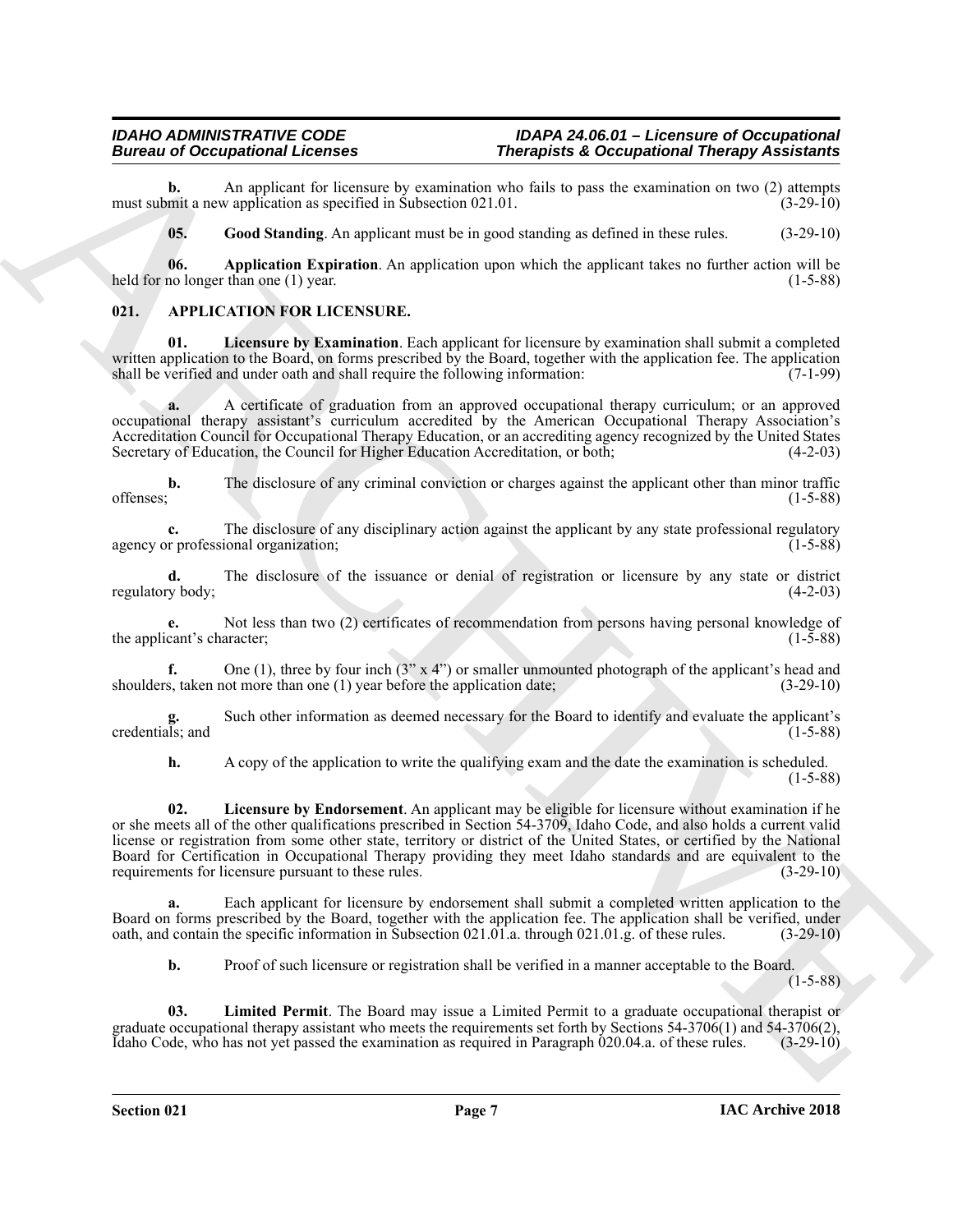**a.** Each person applying for a limited permit must submit a completed written application to the Board prescribed by the Board, together with the required fee. (3-29-10) on forms prescribed by the Board, together with the required fee.

**b.** A Limited Permit shall only allow a person to practice occupational therapy in association with and under the supervision of a licensed occupational therapist. (1-5-88)

**c.** A Limited Permit shall be valid six (6) months from the date of issue. (3-20-14)

<span id="page-7-5"></span>**d.** A Limited Permit may be extended by the Board for good cause. (3-20-14)

**04. Temporary License**. The Board may issue a temporary license to a person applying for licensure as an occupational therapist or an occupational therapy assistant if the person is currently licensed and in good standing to practice in another jurisdiction and meets that jurisdiction's requirements for licensure by endorsement.

 $(3-29-10)$ 

**a.** Each person applying for temporary licensure must submit a completed written application to the forms prescribed by the Board, together with the required fee.  $(3-29-10)$ Board on forms prescribed by the Board, together with the required fee.

**b.** A temporary license shall automatically expire once the Board has processed the person's application for licensure and issued or denied the applied-for license, or in six (6) months after the date on which the Board issued the temporary license, whichever is sooner. (3-29-10)

<span id="page-7-4"></span><span id="page-7-3"></span>**05. Personal Interview**. The Board may, at its discretion, require the applicant to appear for a personal interview. (1-5-88)

Bureau of Occupation and replacement is the specific of December of Theorem and the specific of the specific or the specific or the specific or the specific or the specific or the specific or the specific or the specific **06. Occupational Therapists Practicing in Idaho on Effective Date of These Rules**. All persons practicing occupational therapy in Idaho and holding American Occupational Therapy Certification Board (AOTCB) registration on January 5, 1988, shall qualify for license by endorsement. (3-29-10)

# <span id="page-7-8"></span><span id="page-7-0"></span>**022. LICENSE EXPIRATION AND RENEWAL.**

<span id="page-7-10"></span>**01. Expiration Date**. An individual's license expires on the individual's birthday. The individual must annually renew the license before the individual's birthday in accordance with Section 67-2614, Idaho Code. Licenses not so renewed will be cancelled in accordance with Section 67-2614, Idaho Code. (3-25-16)

<span id="page-7-11"></span>**02. Reinstatement**. A license cancelled for failure to renew may be reinstated in accordance with Section 67-2614, Idaho Code. Reinstatement of a license from inactive to active status is governed by Section 030.  $(4 - 7 - 11)$ 

<span id="page-7-9"></span>**03. Application for Renewal**. In order to renew a license, a licensee must submit a timely, completed, Board-approved renewal application form and pay the required renewal fees. (3-29-10)

# <span id="page-7-1"></span>**023. -- 024. (RESERVED)**

### <span id="page-7-6"></span><span id="page-7-2"></span>**025. CONTINUING EDUCATION.**

In order to protect public health and safety and promote the public welfare, the Board has adopted the following continuing education requirement of all licensees: (3-25-16)

<span id="page-7-7"></span>**01. Requirement**. Until January 1, 2018, each licensee shall successfully complete, in the two (2) years preceding renewal of the license, a minimum of two (2) Board-approved continuing education units (CEUs).  $(3-25-16)$ 

**a.** Effective January 1, 2018 each licensee shall successfully complete, in the two (2) years prior to the license expiration date, a minimum of two (2) Board-approved CEUs. (3-25-16)

**b.** A CEU is a measurement of the licensee's participation in a Board-approved continuing education activity. One (1) CEU requires ten (10) contact hours of participation in a Board-approved continuing education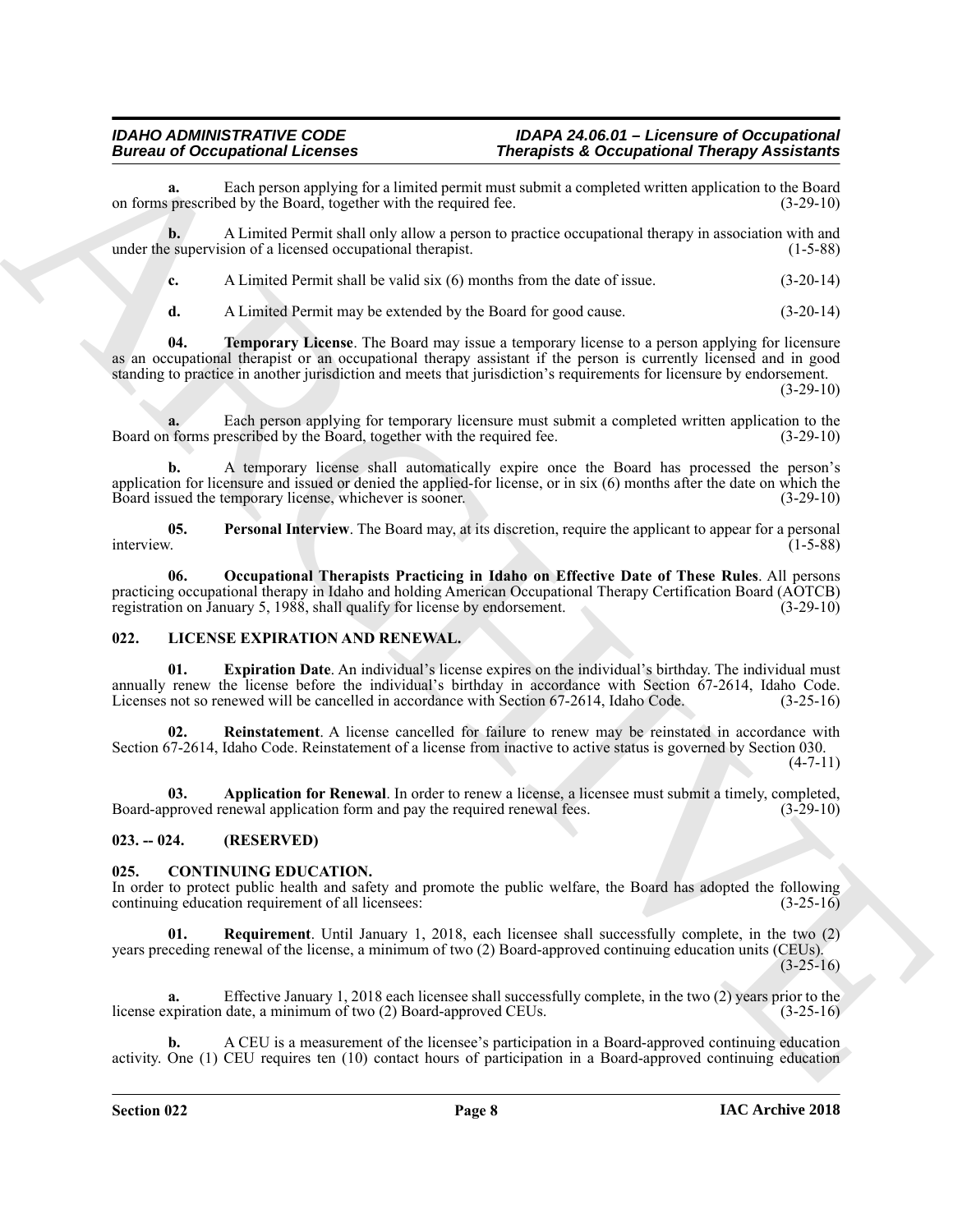program, excluding meals and breaks. One (1) contact hour equals one (1) clock hour for purpose of obtaining CEUs.  $(3 - 29 - 10)$ 

**c.** The Board shall waive the continuing education requirement for the first two (2) license renewals after initial licensure. (3-25-16)

<span id="page-8-3"></span>**02.** Verification. The licensee must verify to the Board, as part of the annual license renewal process, icensee is in compliance with the continuing education requirement. (3-29-10) that the licensee is in compliance with the continuing education requirement.

<span id="page-8-1"></span>**03. Courses and Activities**. At least one (1) CEU must directly relate to the delivery of occupational therapy services. The remaining CEU must be germane to the practice of occupational therapy and relate to other areas of a licensee's practice. A licensee may take online or home study courses, as long as a course completion certificate is provided.  $(3-25-16)$ certificate is provided.

**a.** CEUs acceptable to the Board include, but are not limited to, programs or activities sponsored by the American Occupational Therapy Association (AOTA) or the Idaho Occupational Therapy Association (IOTA); post-professional coursework completed through any approved or accredited educational institution that is not part of a course of study leading to an academic degree; or otherwise meet all of the following criteria: (3-25-16)

i. The program or activity contributes directly to professional knowledge, skill, and ability; (3-29-10)

ii. The program or activity relates directly to the practice of occupational therapy; and (3-29-10)

iii. The program or activity must be objectively measurable in terms of the hours involved. (3-29-10)

**b.** Partial credit will not be given for CEUs. (3-25-16)

**c.** The delivery of occupational therapy services may include: models, theories or frameworks that relate to client/patient care in preventing or minimizing impairment, enabling function within the person/environment or community context. (3-29-10)

**d.** Other activities may include, but are not limited to, occupation based theory assessment/interview techniques, intervention strategies, and community/environment as related to one's practice (3-29-10)

<span id="page-8-2"></span><span id="page-8-0"></span>**04.** Carry Over and Duplication. CEUs cannot be carried over to the next reporting period. The same ken more than once during a reporting cycle will only be counted once. (3-25-16) course taken more than once during a reporting cycle will only be counted once.

Bureau of Occupational Licenses<br>
Theophysical Cocapational Licenses<br>
program can be solved that the state last equivalent state last equivalent state in the state of the state of<br>
and the Bureau scheme of the solution of **05. Documentation**. A licensee need not submit documentation of CEUs when the licensee renews a license. However, a licensee must maintain documentation verifying that the licensee has completed the continuing education requirement for a period of four (4) years. A licensee must submit the verification documentation to the Board if the licensee is audited by the Board. A percentage of occupational therapists and certified occupational therapy assistants will be audited every year. Documentation for all activities must include licensee's name, date of activity or when course was completed, provider name, course title, description of course/activity, and number of CEUs. (3-25-16) CEUs.  $(3-25-16)$ 

**a.** Continuing education course work. The required documentation for this activity is a certificate or documentation of attendance. (3-29-10)

**b.** In-service training. The required documentation for this activity is a certificate or documentation of attendance.  $(3-29-10)$ attendance. (3-29-10)

**c.** Professional conference or workshop. The required documentation for this activity is a certificate or documentation of attendance. (3-29-10)

**d.** Course work offered by an accredited college or university, provided that the course work is taken after the licensee has obtained a degree in occupational therapy, and the course work provides skills and knowledge beyond entry-level skills or knowledge. The required documentation for this activity is a transcript. (3-29-10)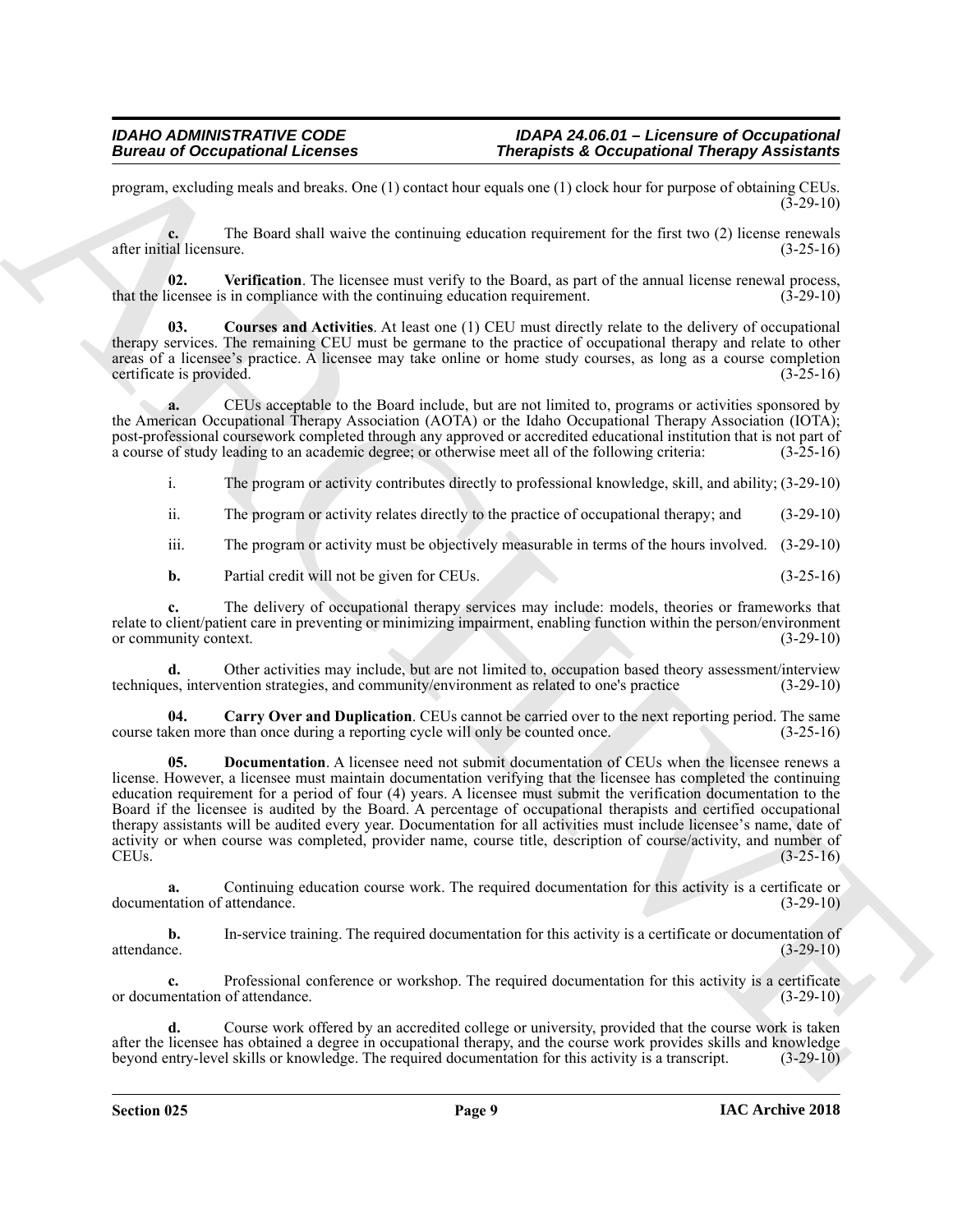**e.** Publications. The required documentation for this activity is a copy of the publication. (3-29-10)

**f.** Presentations. The required documentation for this activity is a copy of the presentation or program ny particular presentation may be reported only once per reporting period. (3-29-10) listing. Any particular presentation may be reported only once per reporting period.

Interactive online courses. The required documentation for this activity is a certificate or completion. (3-29-10) documentation of completion.

**h.** Development of instructional materials incorporating alternative media such as video, audio and/or software programs to advance professional skills of others. The required documentation for this activity is a program description. The media/software materials must be available if requested during audit process. (3-29-10)

**i.** Professional manuscript review. The required documentation for this activity is a letter from publishing organization verifying review of manuscript. A maximum of ten (10) hours is allowed per reporting period for this category.

**j.** Guest lecturer for occupational therapy related academic course work (academia not primary role). The required documentation for this activity is a letter or other documentation from instructor. (3-29-10)

**k.** Serving on a professional board, committee, disciplinary panel, or association. The required documentation for this activity is a letter or other documentation from the organization. A maximum of ten (10) hours<br>is allowed per reporting period for this category. is allowed per reporting period for this category.

**l.** Self study of cassette, tape, video tape, or other multimedia device, or book. The required documentation for this activity is a two (2) page synopsis of each item written by the licensee. A maximum of ten (10) hours is allowed per reporting period for this category. (3-29-10)

Bureau of Occupational Licences<br>
(Compatitional Theoretical Metallican Compatibility of the ratio is a covered on the matrix is a control of the matrix of the matrix of the matrix of the matrix of the matrix of the matrix Level II fieldwork direct supervision of an occupational therapy student or occupational therapy assistant student by site designated supervisor(s). The required documentation for this activity is a name of student(s), letter of verification from school, and dates of fieldwork. A maximum of ten (10) hours per supervisor is allowed per reporting period for this category.

<span id="page-9-2"></span>**06. Exemptions**. A licensee may request an exemption from the continuing education requirement for a particular two-year (2) period under the following circumstances. The licensee must provide any information requested by the Board to assist in substantiating the licensee's need for a claimed exemption: (3-29-10)

**a.** During the continuing education period the licensee was residing in another country for one (1) year or longer, reasonably preventing completion of the continuing competency requirements; (3-29-10)

**b.** The licensee was absent from Idaho because of military service for a period of one (1) year or longer during the continuing education period, preventing completion of the continuing competency requirements; or (3-29-10)

**c.** The licensee should be exempt from the continuing education requirements for reasons of health or od cause.  $(3-25-16)$ other good cause.

# <span id="page-9-0"></span>**026. -- 029. (RESERVED)**

# <span id="page-9-3"></span><span id="page-9-1"></span>**030. INACTIVE STATUS.**

**01. Request for Inactive Status**. Occupational Therapists and Occupational Therapy Assistants requesting an inactive status during the renewal of their active license must submit a written request and pay the established fee. (4-7-11)

<span id="page-9-5"></span><span id="page-9-4"></span>**02. Inactive License Status**. (4-7-11)

**Section 030 Page 10**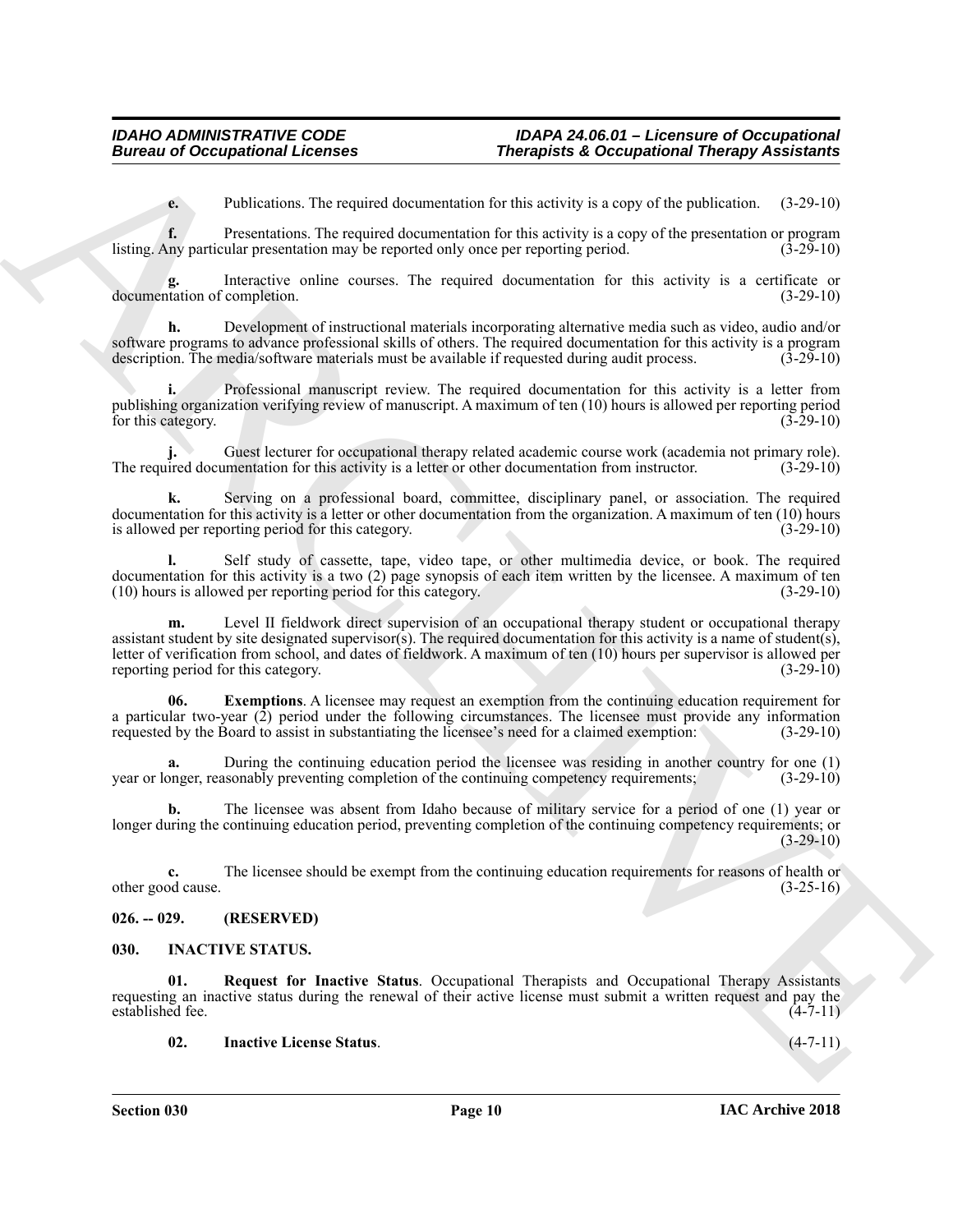**a.** Licensees may not practice in Idaho while on inactive status. (4-7-11)

**b.** All continuing education requirements will be waived for any year or portion thereof that a licensee maintains an inactive license and is not actively practicing or supervising in Idaho, subject to Subsection 030.03 of these rules.  $(4-7-11)$ 

<span id="page-10-11"></span>**c.** Inactive license renewal notices and licenses will be marked "Inactive." (4-7-11)

**03. Reinstatement to Full Licensure from Inactive Status**. An inactive licensee may reinstate to active status by submitting a completed, Board-approved application and paying the appropriate fee. The licensee's application must demonstrate, to the Board's satisfaction, that during the two (2) years immediately preceding the application, the licensee completed at least two  $(2)$  CEUs acceptable to the Board.  $(3-25-16)$ 

# <span id="page-10-0"></span>**031. (RESERVED)**

# <span id="page-10-4"></span><span id="page-10-1"></span>**032. DENIAL OR REFUSAL TO RENEW, SUSPENSION OR REVOCATION OF LICENSE.**

<span id="page-10-5"></span>**01. Disciplinary Authority**. A new application may be denied or renewal refused, and every person licensed pursuant to Title 54, Chapter 37, Idaho Code and these rules is subject to discipline, pursuant to the procedures and powers established by and set forth in Section 54-3713, Idaho Code, IDAPA 04.11.01, "Idaho Rules of Administrative Procedure of the Attorney General," and the Administrative Procedure Act, Title 67, Chapter 52, Idaho Code. (3-29-10)

**02. Grounds for Discipline**. In addition to the grounds set forth in Section 54-3713, Idaho Code, applicants may be denied or refused licensure and licensees are subject to discipline upon the following grounds, including but not limited to: (3-29-10) including but not limited to:

<span id="page-10-6"></span>**a.** Obtaining a license by means of fraud, misrepresentation, or concealment of material facts;

(1-5-88)

**b.** Being guilty of unprofessional conduct or violating the Code of Ethics governing said licensees, including the provision of health care which fails to meet the standard of health care provided by other qualified licensees in the same community or similar communities, taking into account the licensee's training, experience and the degree of expertise to which he holds himself out to the public; (1-5-88)

| Being convicted of a felony by a court or competent jurisdiction; | $(1-5-88)$ |            |
|-------------------------------------------------------------------|------------|------------|
| The unauthorized practice of medicine;                            |            | $(1-5-88)$ |

**e.** Violating any provisions of this act or any of the rules promulgated by the Board under the authority of the act; or  $(1-5-88)$ 

<span id="page-10-7"></span>**f.** Failure to properly supervise persons as required in these rules.  $(3-29-10)$ 

Bureau of Occupational Licenses<br>
Archives of the consistency of the consistency of the consistency of the consistency of the consistency of the state of the state of the state of the state of the state of the state of the **03. Penalties**. In addition to any other disciplinary sanctions the Board may impose against a licensee, the Board may impose a fine of up to one thousand dollars (\$1,000) per violation, or in such greater amount as the Board may deem necessary to deprive the licensee of any economic advantage gained by the licensee through the conduct that resulted in discipline and that reimburses the Board for costs of the investigation and disciplinary proceedings.  $(3-29-10)$ 

# <span id="page-10-2"></span>**033. -- 040. (RESERVED)**

<span id="page-10-3"></span>**041. FEES.**

- <span id="page-10-9"></span><span id="page-10-8"></span>**01. Fees**. Necessary fees shall accompany applications. Fees shall not be refundable. (3-29-10)
- <span id="page-10-10"></span>**02. Initial Licensure**. The fee for initial licensure of occupational therapists shall be eighty dollars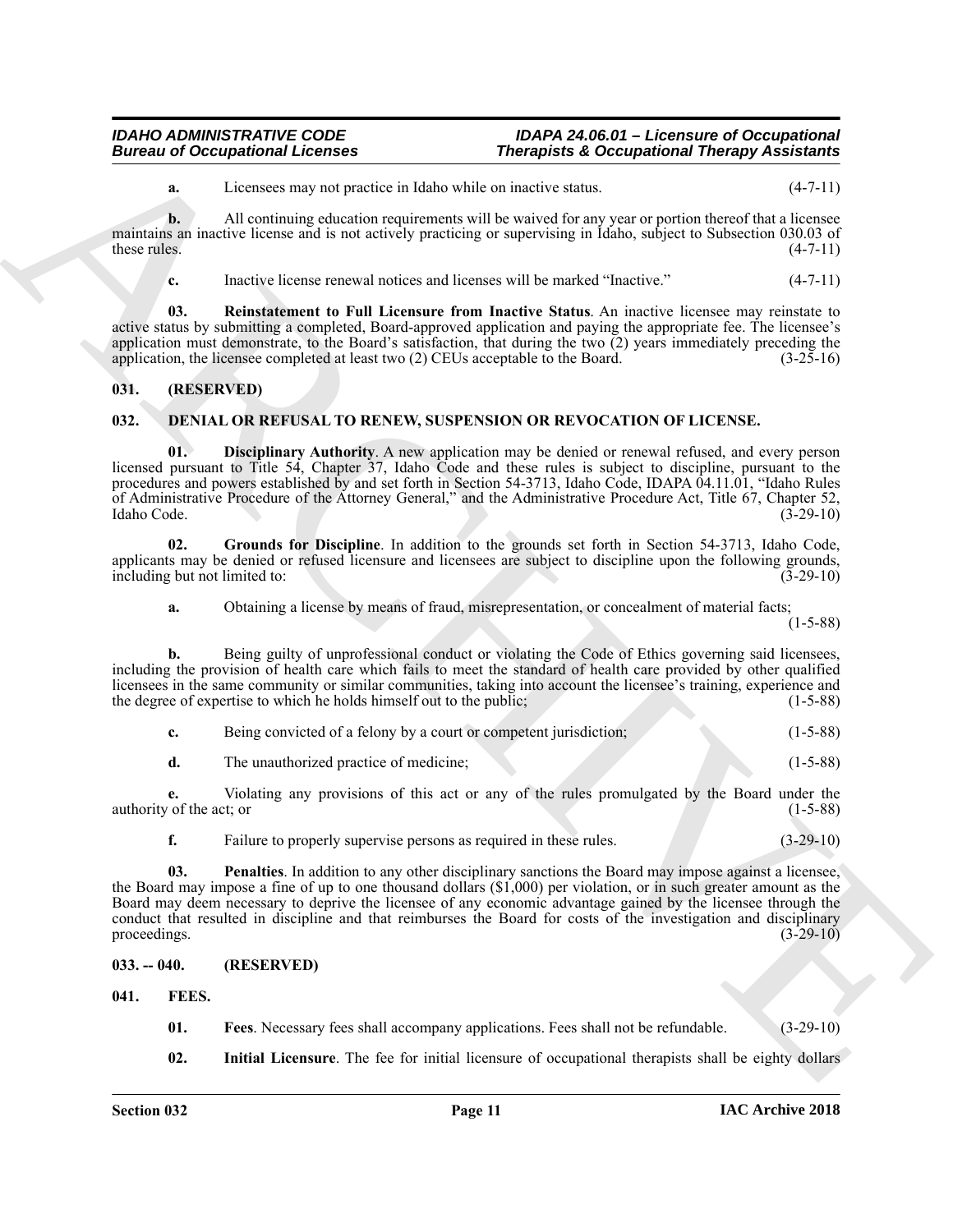(\$80) and the fee for occupational therapy assistants shall be sixty dollars (\$60). (3-22-18)

<span id="page-11-5"></span>**03. Limited Permit or Temporary License**. The fee for a limited permit or temporary license shall be twenty-five dollars (\$25). (4-6-15)

<span id="page-11-2"></span>**04. Active License Renewal Fee**. The annual renewal fee for an active license shall be forty dollars cocupational therapists and thirty dollars (\$30) for occupational therapy assistants. (3-22-18)  $($ \$40) for occupational therapists and thirty dollars  $($ \$30) for occupational therapy assistants.

<span id="page-11-6"></span>**05.** Reinstatement Fee. The fee to reinstate an expired license is as provided in Section 67-2614, Idaho Code. (3-24-16) Idaho Code. (3-24-16)

<span id="page-11-3"></span>**06.** Inactive License Renewal Fee. The annual renewal fee for an inactive license shall be twenty (3-22-18) (3-22-18) dollars (\$20) for occupational therapists and occupational therapy assistants.

<span id="page-11-4"></span>**07. Inactive to Active License Fee**. The fee for reinstating an inactive license to an active license is the difference between the current inactive and active license renewal fees. (4-7-11)

#### <span id="page-11-0"></span>**042. -- 999. (RESERVED)**

# <span id="page-11-1"></span>**APPENDIX A OCCUPATIONAL THERAPY CODE OF ETHICS PREAMBLE**

Europa of Occupational Licenses<br>
Solutional Theoretical Theoretical Theoretical Solution (Section 1997)<br>
Notice that the computer of the state of the state of the state of the state of the state of the state of the state All Occupational Therapists, Occupational Therapy Assistants, Graduate Occupational Therapists, Graduate Occupational Therapy Assistants, and Occupational Therapy Aides are responsible for maintaining and promoting the ethical practice of occupational therapy. Occupational therapy personnel shall act in the best interest of the patient/client at every level of practice. This Code of Ethics, modeled in principle and the spirit of the Code of Ethics of the American Occupational Therapy Association, sets forth principals for the ethical practice of occupational therapy for occupational therapy personnel. This Code of Ethics shall be binding on all Occupational Therapists, Occupational Therapy Assistants, Graduate Occupational Therapists, Graduate Occupational Therapist Assistants, and Occupational Therapy Aides.

#### **Principle 1**.

Occupational therapy personnel shall demonstrate, a concern for the well-being of the recipients of their services. (beneficence).

#### **Principle 2**.

Occupational therapy personnel shall take reasonable precautions to avoid imposing or inflicting harm upon the recipient of services or to his or her property. (nonmaleficence)

#### **Principle 3**.

Occupational therapy personnel shall respect the recipient and/or their surrogate(s) as well as the recipient's rights. (autonomy, privacy, confidentiality)

#### **Principle 4**.

Occupational therapy personnel shall achieve and continually maintain high standards of competence. (duties)

#### **Principle 5**.

Occupational therapy personnel shall comply with laws and policies guiding the profession of occupational therapy. (justice)

#### **Principle 6**.

Occupational therapy personnel shall provide accurate information about occupational therapy services. (veracity)

**Principle 7.**<br>Occupational therapy personnel shall treat colleagues and other professionals with fairness, discretion, and integrity. (fidelity)

#### **Section 041 Page 12**